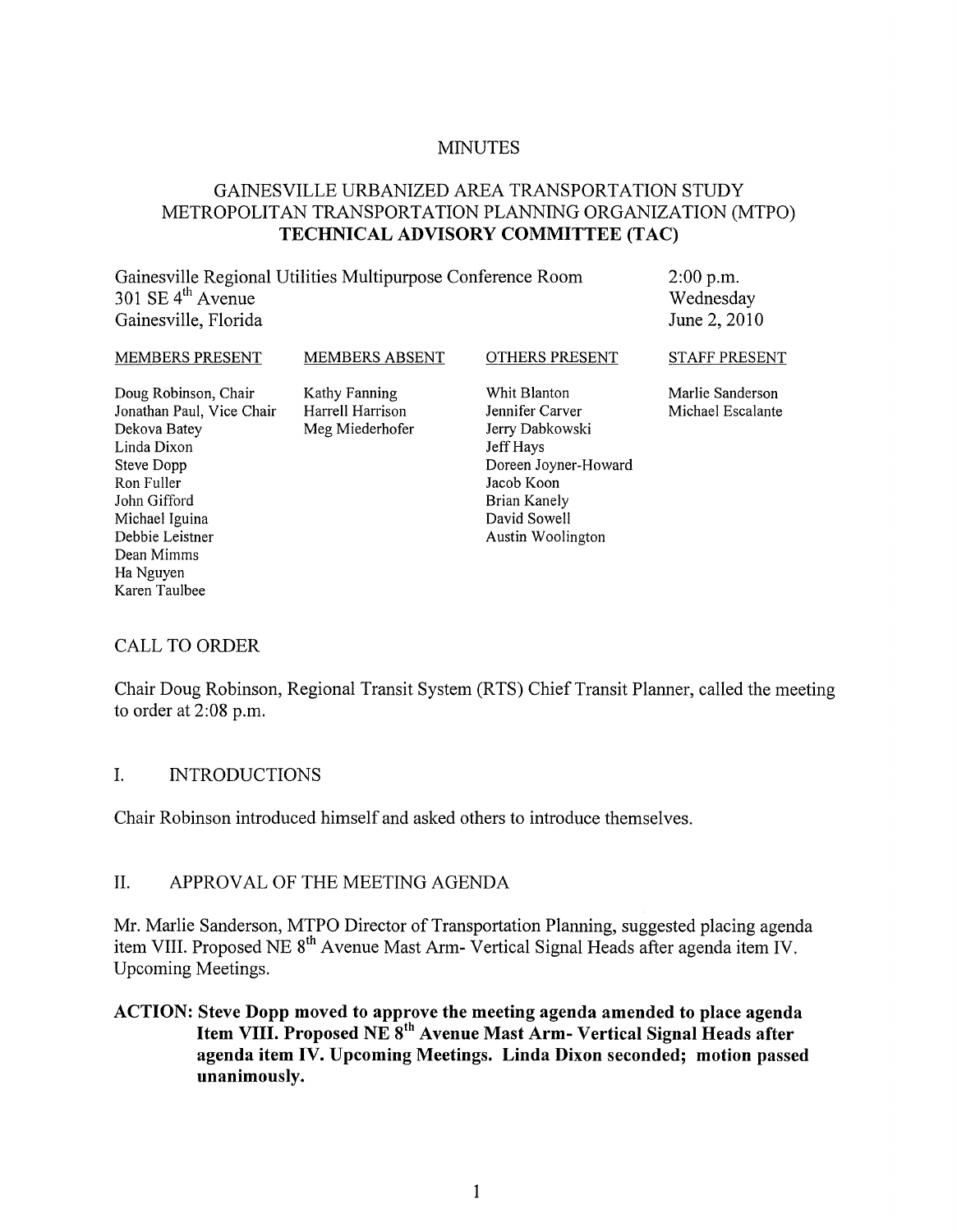#### III. APPROV AL OF COMMITTEE MINUTES

Mr. Sanderson, stated that the April 21, 2010 minutes are ready for approval.

# ACTION: Linda Dixon moved to approve the April 21, 2010 TAC minutes revised to include the Cross Campus BikelPed Trail in the List of Priority Projects recommendations. Steve Dopp seconded; motion passed unanimously.

## IV. UPCOMING MEETINGS

Mr. Sanderson announced that the next MTPO meeting is scheduled for June  $2^{nd}$  at 1:00 p.m. in the Jack Durrance Auditorium. He said that the TAC's next meeting, if needed, is scheduled for June  $30<sup>th</sup>$ .

# VIII. PROPOSED NE 8TH AVENUE MAST ARM- VERTICAL SIGNAL HEADS

Mr. Sanderson stated that the City of Gainesville has requested an exception to the MTPO's horizontal signal head policy for the traffic signal at the NW  $8^{th}$  Avenue and NW  $18^{th}$  Terrace intersection. He noted that the MTPO considers exceptions on a case-by-case basis.

Mr. David Sowell, City of Gainesville Public Works Project Manager, introduced Mr. Jerry Dabkowski, Volkert Vice President.

Mr. Dabkowski discussed the NW  $8<sup>th</sup>$  Avenue at NW  $18<sup>th</sup>$  Terrace intersection traffic signal update project and answered questions.

# ACTION: Linda Dixon moved to recommend that the MTPO allow an exception to the horizontal signal head policy for the NW  $8<sup>th</sup>$  Avenue at NW  $18<sup>th</sup>$  Terrace Traffic Signal Project. Steve Dopp seconded; motion passed unanimously.

# V. TRANSPORTATON IMPROVEMENT PROGRAM (TIP) Amendments-BUS RAPID TRANSIT (BRT) ALTERNATIVE ANALYSIS

Mr. Sanderson stated that the Florida Department of Transportation (FDOT) has provided the Regional Transit System (RTS) with \$125,000 to help fund the proposed BRT Alternative Analysis Study. He said that, in order for these transportation funds to be spent within the Gainesville Metropolitan Area, they must be approved by the MTPO.

Ms. Karen Taulbee, FDOT Transportation Specialist, discussed the BRT amendments and answered questions.

ACTION: Steve Dopp moved to recommend that the MTPO amend the Fiscal Years *2010/2011-2014/2015* TIP and Fiscal Years *2010/2011-2014/2015* TIP to add the BRT Alternative Analysis Study Project (FIN #4285911). Debbie Leistner seconded; motion passed unanimously.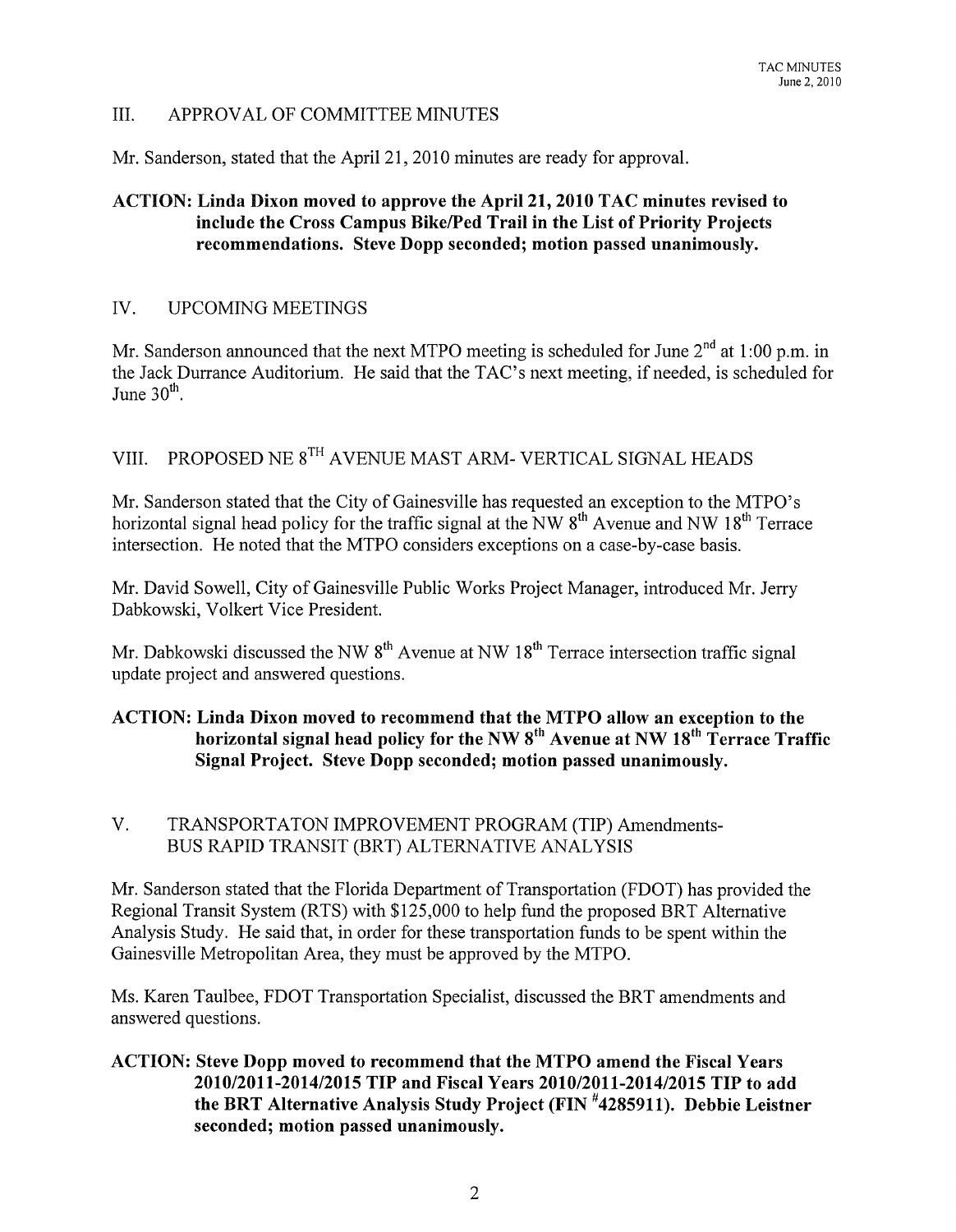#### VI. LONG RANGE TRANSPORTATON PLAN UPDATE-TESTING AND EVALUATION OF ALTERNATIVES

Mr. Sanderson stated that the testing and analyses of Alternative 1- Transit/BRT Emphasis, Alternative 2- Highway Emphasis and Alternative 3 Transit/Streetcar Emphasis are completed. He said that the MTPO's consultant would discuss the results.

Mr. Whit Blanton, Renaissance Planning Group Vice President, discussed the results of the testing and evaluation of the alternatives and answered questions. He also reported the results of the peak oil scenario results. He discussed and recommended an Alternative 4 hybrid scenario for testing and evaluation.

# ACTION: Linda Dixon moved to recommend that the MTPO approve for testing and evaluation Alternative 4 revised to include the:

- 1. Archer Road 4-laning from the City of Archer to Tower Road;
- 2. SE *16th* Avenue 4-laning from Main Street to Williston Road;
- 3. NW 23rd Avenue 4-laning;
- 4. BRT Route from Haile Village to Butler Plaza;
- 5. BRT Route from Northwood Shopping Center to the University of Florida (UF) via NW 43rd Street;
- 6. BRT Route from Northwood Shopping Center to UF via NW  $13^{th}$  Street;
- 7. Airport Access Road;
- 8. NW 23<sup>rd</sup> Terrace extension;
- 9. NW 76<sup>th</sup> Boulevard extension:
- 10. SW  $20^{th}$  /  $24^{th}$  Avenue 4-laning over interstate 75 from SW  $61^{st}$  Street to SW 62<sup>nd</sup> Boulevard;
- 11. State Road 121 4-laning from SW 62<sup>nd</sup> Avenue to Interstate 75;
- 12. State Road 121 4-laning from NW 58th Avenue to NW 67*th* Place; and
- 13. deletion on all express bus/BRT overlaps.

Steve Dopp seconded; motion passed unanimously.

# ACTION: Linda Dixon moved to recommend that the MTPO include the following projects in the Needs Plan:

- 1. RTS Regional intermodal Facilities;
- 2. RTS Maintenance Facility;
- 3. NW *34th* Street Turnlane Project;
- 4. SW 20<sup>th</sup> Avenue Turnlane Project
- 5. Depot Avenue Reconstruction Project;
- 6. NW  $83<sup>rd</sup>$  Street Extension South of NW  $23<sup>rd</sup>$  Avenue Project;
- 7. SE 4<sup>th</sup> Street Project; and
- 8. Archer Road Regional Intermodal Centers.

#### Steve Dopp seconded; motion passed unanimously.

Mr. Blanton discussed bicycle/pedestrian plan projects.